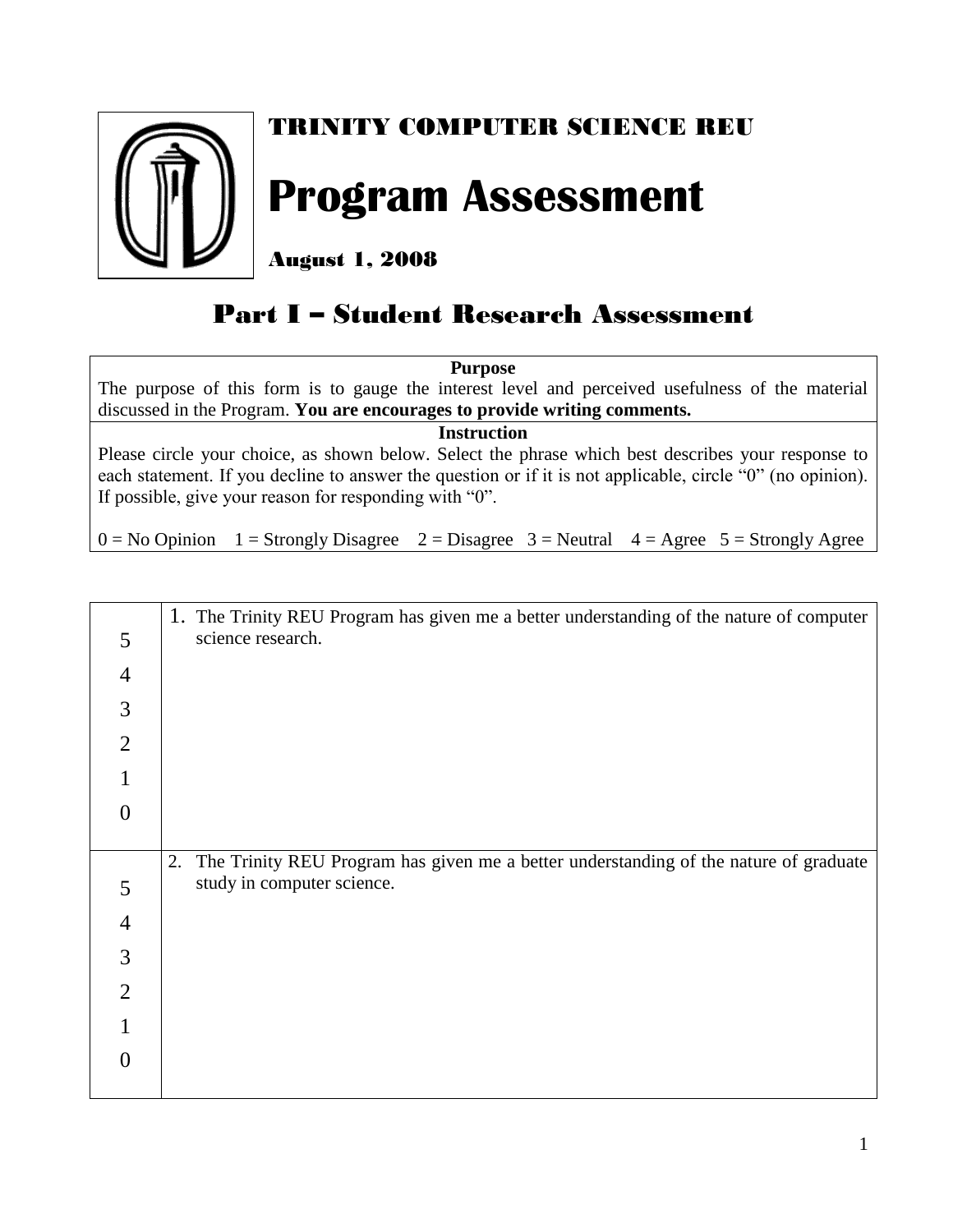|                  | 3. The Trinity REU Program offered me an experience unavailable through my home |
|------------------|---------------------------------------------------------------------------------|
| 5                | institution's regular computer science curriculum.                              |
| $\overline{4}$   |                                                                                 |
| $\mathfrak{Z}$   |                                                                                 |
| $\overline{2}$   |                                                                                 |
| $\mathbf{1}$     |                                                                                 |
| $\boldsymbol{0}$ |                                                                                 |
|                  | 4. The Trinity REU Program helped me improve my research skills.                |
| 5                |                                                                                 |
| $\overline{4}$   |                                                                                 |
| $\mathfrak{Z}$   |                                                                                 |
| $\sqrt{2}$       |                                                                                 |
| $\mathbf{1}$     |                                                                                 |
| $\boldsymbol{0}$ |                                                                                 |
|                  |                                                                                 |
| 5                | 5. My project challenged me scientifically.                                     |
| $\overline{4}$   |                                                                                 |
| $\mathfrak{Z}$   |                                                                                 |
| $\mathfrak{2}$   |                                                                                 |
| 1                |                                                                                 |
| $\boldsymbol{0}$ |                                                                                 |
|                  |                                                                                 |
|                  | 6. My advisor was attentive to my questions and ideas.                          |
| 5                |                                                                                 |
| $\overline{4}$   |                                                                                 |
| $\mathfrak{Z}$   |                                                                                 |
| $\sqrt{2}$       |                                                                                 |
| $\mathbf{1}$     |                                                                                 |
| $\boldsymbol{0}$ |                                                                                 |
|                  |                                                                                 |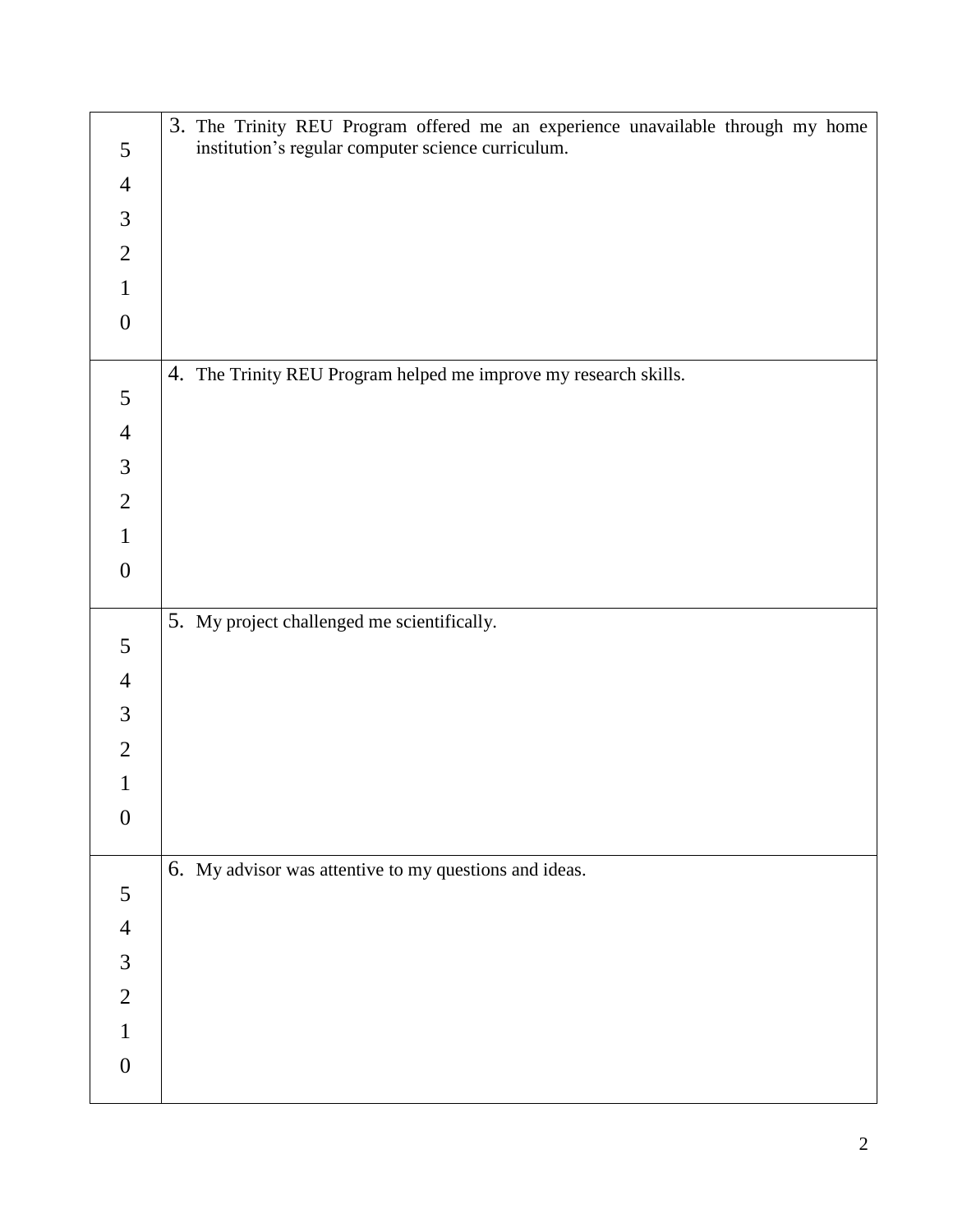|                  | 7. I received sufficient feedback on my work throughout the project.                    |
|------------------|-----------------------------------------------------------------------------------------|
| $\mathfrak{S}$   |                                                                                         |
| $\overline{4}$   |                                                                                         |
| $\mathfrak{Z}$   |                                                                                         |
| $\overline{2}$   |                                                                                         |
| $\mathbf{1}$     |                                                                                         |
| $\boldsymbol{0}$ |                                                                                         |
|                  | I plan on presenting the results of my REU Project at my home institution or at a<br>8. |
| 5                | regional/national meeting.                                                              |
| $\overline{4}$   |                                                                                         |
| $\mathfrak{Z}$   |                                                                                         |
| $\overline{2}$   |                                                                                         |
| $\mathbf{1}$     |                                                                                         |
| $\boldsymbol{0}$ |                                                                                         |
|                  |                                                                                         |
| 5                | 9. My REU experience will be a lasting influence on my future career plans.             |
| $\overline{4}$   |                                                                                         |
| $\mathfrak{Z}$   |                                                                                         |
| $\overline{2}$   |                                                                                         |
| 1                |                                                                                         |
| $\boldsymbol{0}$ |                                                                                         |
|                  |                                                                                         |
|                  | 10. I am pleased with the outcome of my summer research project.                        |
| 5                |                                                                                         |
| $\overline{4}$   |                                                                                         |
| $\mathfrak{Z}$   |                                                                                         |
|                  |                                                                                         |
| $\overline{2}$   |                                                                                         |
| $\mathbf{1}$     |                                                                                         |
| $\boldsymbol{0}$ |                                                                                         |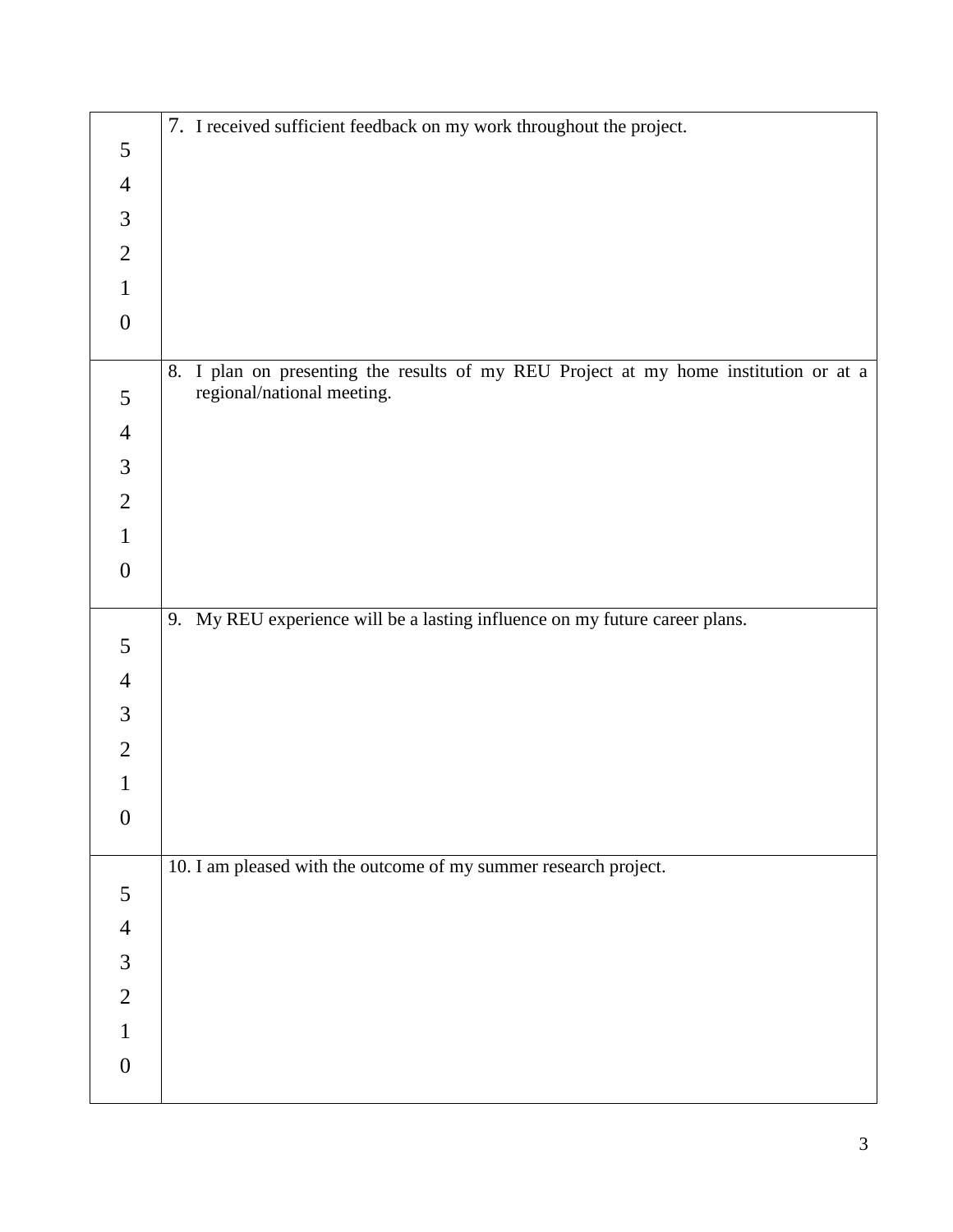## Part II – Administrative Assessment

This assessment focuses on the organization and management of our program as well as recruitment, application and promotion. **You are encourages to provide writing comments.**

|                  | The information on the Trinity REU web site was accurate and correctly reflected the<br>1.<br>goals and operation of the Program. |
|------------------|-----------------------------------------------------------------------------------------------------------------------------------|
| 5                |                                                                                                                                   |
| $\overline{4}$   |                                                                                                                                   |
| $\mathfrak{Z}$   |                                                                                                                                   |
| $\overline{2}$   |                                                                                                                                   |
| $\mathbf{1}$     |                                                                                                                                   |
| $\boldsymbol{0}$ |                                                                                                                                   |
|                  |                                                                                                                                   |
|                  | The materials presented during the Orientation Meeting in the first day were appropriate<br>2.<br>and useful.                     |
|                  |                                                                                                                                   |
| $\mathfrak s$    |                                                                                                                                   |
| $\overline{4}$   |                                                                                                                                   |
| $\mathfrak{Z}$   |                                                                                                                                   |
| $\overline{2}$   |                                                                                                                                   |
| $\mathbf{1}$     |                                                                                                                                   |
| $\boldsymbol{0}$ |                                                                                                                                   |
|                  | 3.                                                                                                                                |
|                  | The campus research facilities were suitable for my needs and the requirements of my<br>project.                                  |
| 5                |                                                                                                                                   |
| $\overline{4}$   |                                                                                                                                   |
| $\mathfrak{Z}$   |                                                                                                                                   |
| $\overline{2}$   |                                                                                                                                   |
| $\mathbf{1}$     |                                                                                                                                   |
| $\boldsymbol{0}$ |                                                                                                                                   |
|                  |                                                                                                                                   |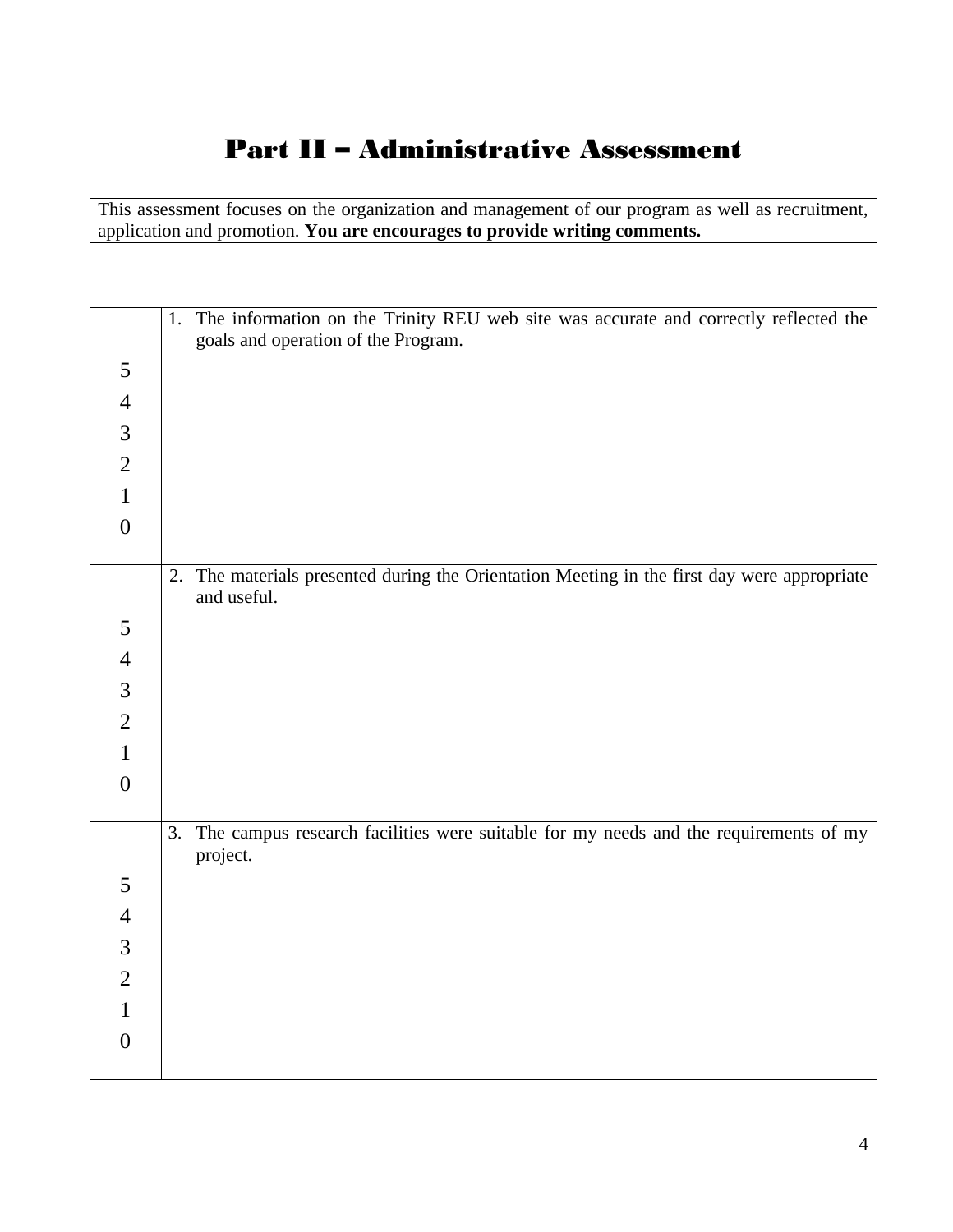|                  | 4. I was satisfied with the housing provided by the Program.                         |
|------------------|--------------------------------------------------------------------------------------|
| $\mathfrak{S}$   |                                                                                      |
| $\overline{4}$   |                                                                                      |
| $\mathfrak 3$    |                                                                                      |
| $\overline{2}$   |                                                                                      |
| $\mathbf{1}$     |                                                                                      |
| $\boldsymbol{0}$ |                                                                                      |
|                  | 5. My participant stipend was disbursed in a timely manner.                          |
| 5                |                                                                                      |
| $\overline{4}$   |                                                                                      |
| $\mathfrak{Z}$   |                                                                                      |
|                  |                                                                                      |
| $\overline{2}$   |                                                                                      |
| $\mathbf{1}$     |                                                                                      |
| $\boldsymbol{0}$ |                                                                                      |
|                  | 6. The Journal Club meetings organized by the Program enhanced my summer experience. |
| 5                |                                                                                      |
| $\overline{4}$   |                                                                                      |
| $\mathfrak{Z}$   |                                                                                      |
| $\overline{2}$   |                                                                                      |
| 1                |                                                                                      |
| $\boldsymbol{0}$ |                                                                                      |
|                  |                                                                                      |
|                  | 7. The seminar on Graduate School Application enhanced my summer experience.         |
| 5                |                                                                                      |
| $\overline{4}$   |                                                                                      |
| $\mathfrak{Z}$   |                                                                                      |
| $\overline{2}$   |                                                                                      |
| 1                |                                                                                      |
| $\boldsymbol{0}$ |                                                                                      |
|                  |                                                                                      |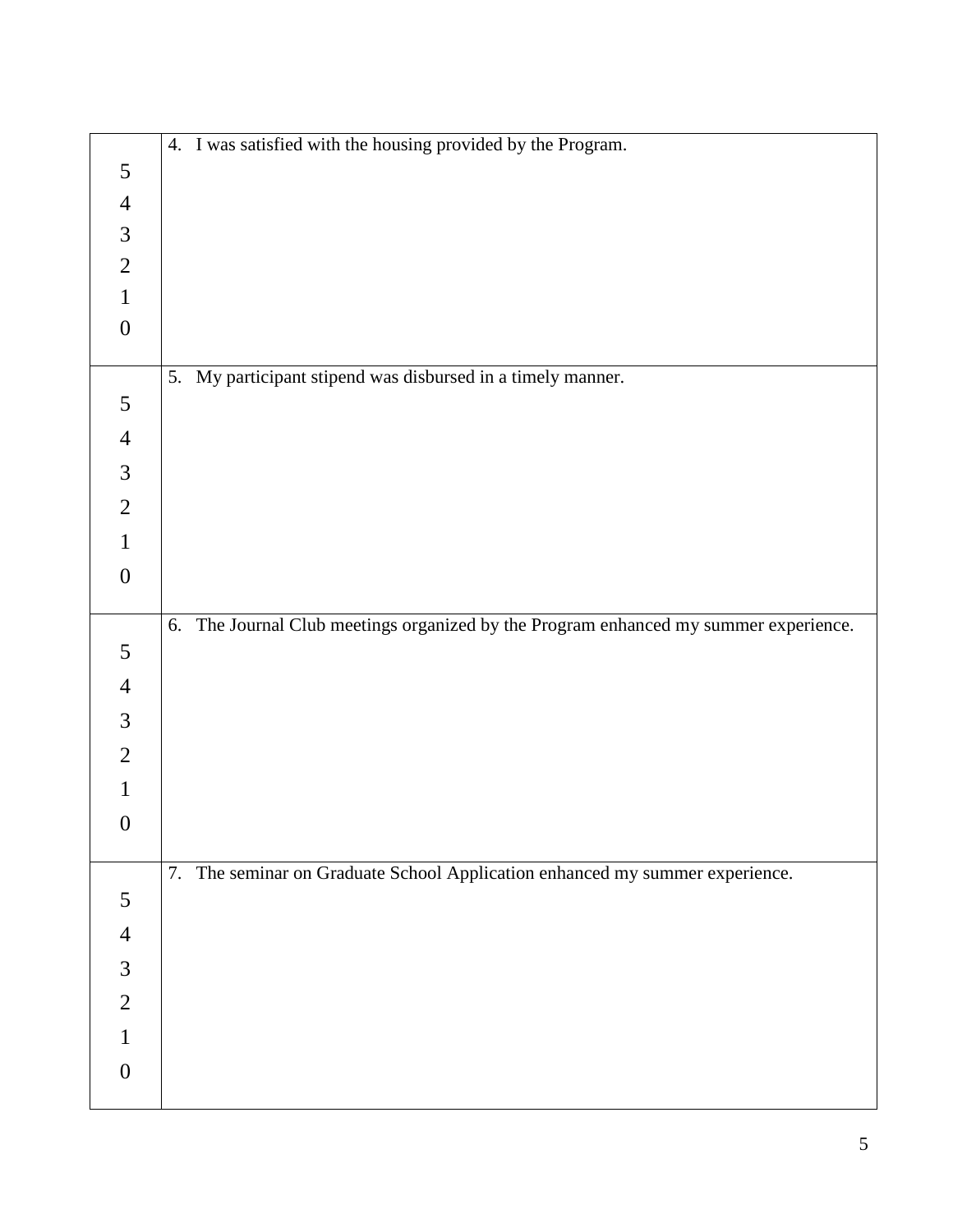|                  | 8. The seminar on Research Careers enhanced my summer experience.                  |
|------------------|------------------------------------------------------------------------------------|
| 5                |                                                                                    |
| $\overline{4}$   |                                                                                    |
| 3                |                                                                                    |
| $\overline{2}$   |                                                                                    |
| $\mathbf{1}$     |                                                                                    |
| $\boldsymbol{0}$ |                                                                                    |
|                  | 9. The seminar on Posters, Presentations and Papers enhanced my summer experience. |
| 5                |                                                                                    |
| $\overline{4}$   |                                                                                    |
| $\mathfrak{Z}$   |                                                                                    |
| $\overline{2}$   |                                                                                    |
| $\mathbf{1}$     |                                                                                    |
| $\boldsymbol{0}$ |                                                                                    |
|                  |                                                                                    |
| $\mathfrak{S}$   | 10. The Graduate Student Panel enhanced my summer experience.                      |
| $\overline{4}$   |                                                                                    |
| 3                |                                                                                    |
| $\overline{2}$   |                                                                                    |
|                  |                                                                                    |
| $\boldsymbol{0}$ |                                                                                    |
|                  |                                                                                    |
|                  | 11. The seminar on Intellectual Property Issues for Researchers enhanced my summer |
| 5                | experience.                                                                        |
| $\overline{4}$   |                                                                                    |
| $\mathfrak{Z}$   |                                                                                    |
| $\overline{2}$   |                                                                                    |
| $\mathbf{1}$     |                                                                                    |
| $\overline{0}$   |                                                                                    |
|                  |                                                                                    |